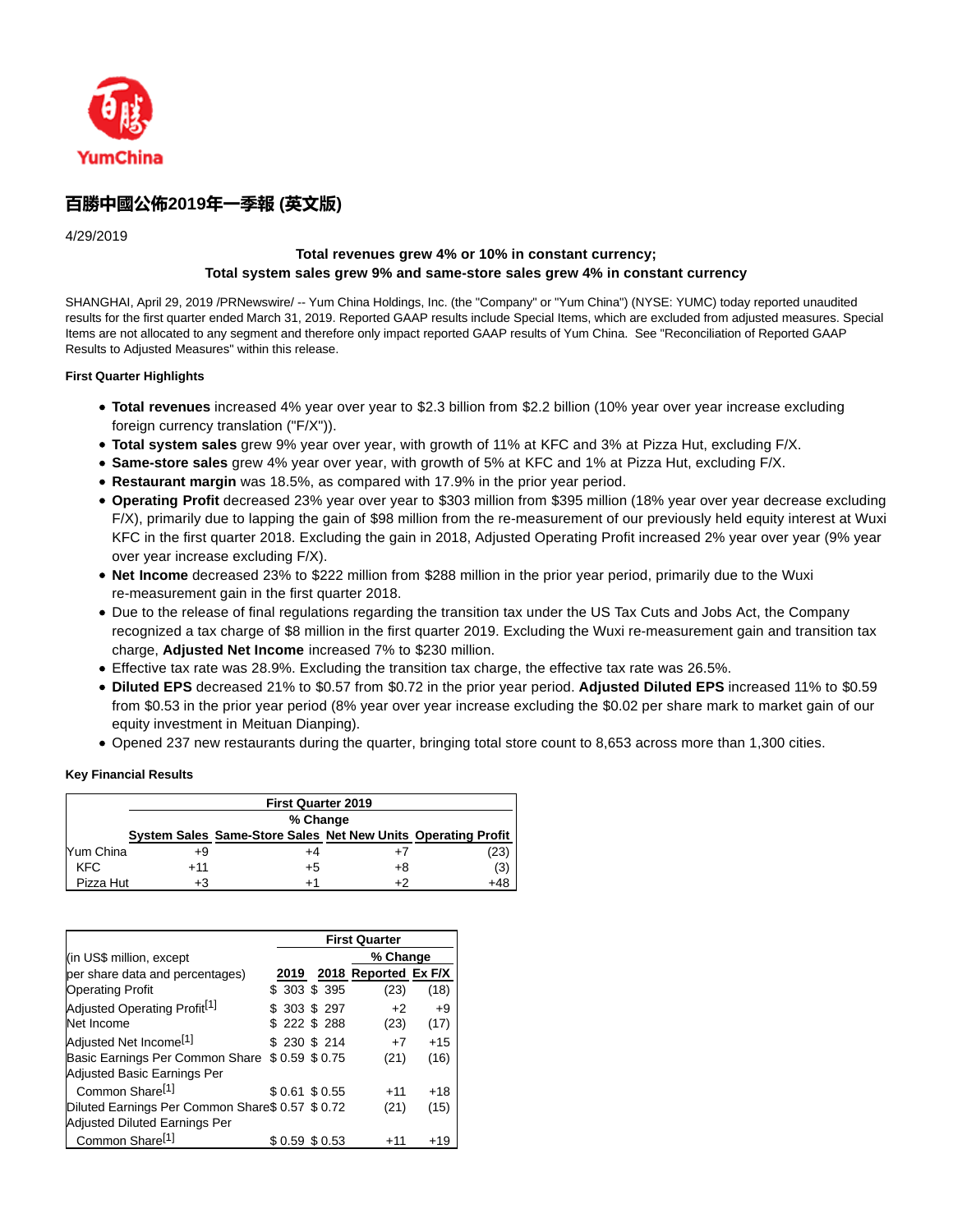[1] See "Reconciliation of Reported GAAP Results to Adjusted Measures" included in the accompanying tables of this release for further details. Note: All comparisons are versus the same period a year ago.

NM refers to changes over 100%, from negative to positive amounts or from zero to an amount.

Percentages may not recompute due to rounding.

System sales and same-store sales percentages exclude the impact of F/X.

#### **CEO and CFO Comments**

"We are pleased to report a very strong start to 2019 as we delivered a 9% increase in system sales in constant currency in the first quarter, our tenth consecutive quarter of system sales growth since the spin-off," said Joey Wat, CEO of Yum China. "This resilient growth was driven by another robust quarter at KFC, which successfully lapped three strong first quarters between 2016 and 2018, and a very encouraging quarter at Pizza Hut. Pizza Hut delivered positive same-store sales growth and a significant improvement in profitability in the first quarter, while continuing to make strategic investments in value offerings and multiple other initiatives to drive the ongoing revitalization of the brand."

"During the first quarter, we opened 237 stores, led by an acceleration of KFC openings, as we continued to identify attractive opportunities to expand our presence in underserved markets. We also continued to invest in enhancing our digital and delivery capabilities, which are vital drivers of same-store sales growth across our portfolio of brands," added Ms. Wat.

"We achieved a 9% increase in adjusted operating profit during the first quarter, excluding special items and F/X, as sales leverage at KFC and a notable improvement in Pizza Hut's margin offset cost inflation and increased promotions," said Jacky Lo, CFO of Yum China. "This enabled us to continue to generate significant cash flow and fund shareholder returns. During the quarter, we returned \$111 million to shareholders in the form of share repurchases and cash dividends. Looking ahead, based on our current pipeline, we are confident that our 2019 gross new openings will exceed the top end of our original target of 600 to 650 stores. While we expect poultry inflation to weigh on margins for the rest of the year, and Pizza Hut's revitalization program is still ongoing, the long-term outlook for growth remains positive and we remain committed to generating significant value for our shareholders."

# **Dividend and Share Repurchase**

- The Board of Directors declared a cash dividend of \$0.12 per share on Yum China's common stock, payable as of the close of business on June 17, 2019 to shareholders of record as of the close of business on May 28, 2019.
- During the first quarter, we repurchased approximately 1.7 million shares of Yum China common stock for \$64.7 million at an average price of \$37.90 per share.

# **Digital and Delivery**

- As of March 31, 2019, the KFC loyalty program had over 175 million members and the Pizza Hut loyalty program had over 55 million members, an increase of 50 million and 15 million, respectively, year over year.
- Digital payments accounted for 87% of Company sales in the quarter, an increase of 13 percentage points year over year.
- Delivery contributed to 19% of Company sales in the first quarter of 2019, an increase of 3 percentage points year over year. Delivery services are now available in 1,160 cities, up from 972 cities in the prior year period.

# **New-Unit Development and Asset Upgrade**

The Company opened 237 new restaurants and remodeled 96 restaurants in the first quarter of 2019.

|                     | <b>New Units</b>     | <b>Restaurant Count</b> |       |  |
|---------------------|----------------------|-------------------------|-------|--|
|                     | <b>First Quarter</b> | As of March 31          |       |  |
|                     | 2019                 | 2018<br>2019            |       |  |
| Yum China           | 237                  | 8.653                   | 8,112 |  |
| KFC.                | 191                  | 6,078                   | 5,602 |  |
| Pizza Hut           | 34                   | 2,249                   | 2,214 |  |
| Others <sup>2</sup> | 12                   | 326                     | 296   |  |

[2] Others include Little Sheep, East Dawning, Taco Bell and COFFii & JOY.

# **Restaurant Margin**

In the first quarter of 2019, Yum China restaurant margin was 18.5%, as compared with 17.9% in the prior year period, primarily attributable to sales leverage, improved utility efficiency and labor productivity, partially offset by commodity and wage inflations and increased promotional activities during the period.

|           | <b>First Quarter</b> |             |                        |  |  |  |
|-----------|----------------------|-------------|------------------------|--|--|--|
|           |                      |             | 2019 2018 % pts change |  |  |  |
| Yum China |                      | 18.5% 17.9% | $+0.6$                 |  |  |  |
| KFC.      |                      | 20.0% 20.9% | (0.9)                  |  |  |  |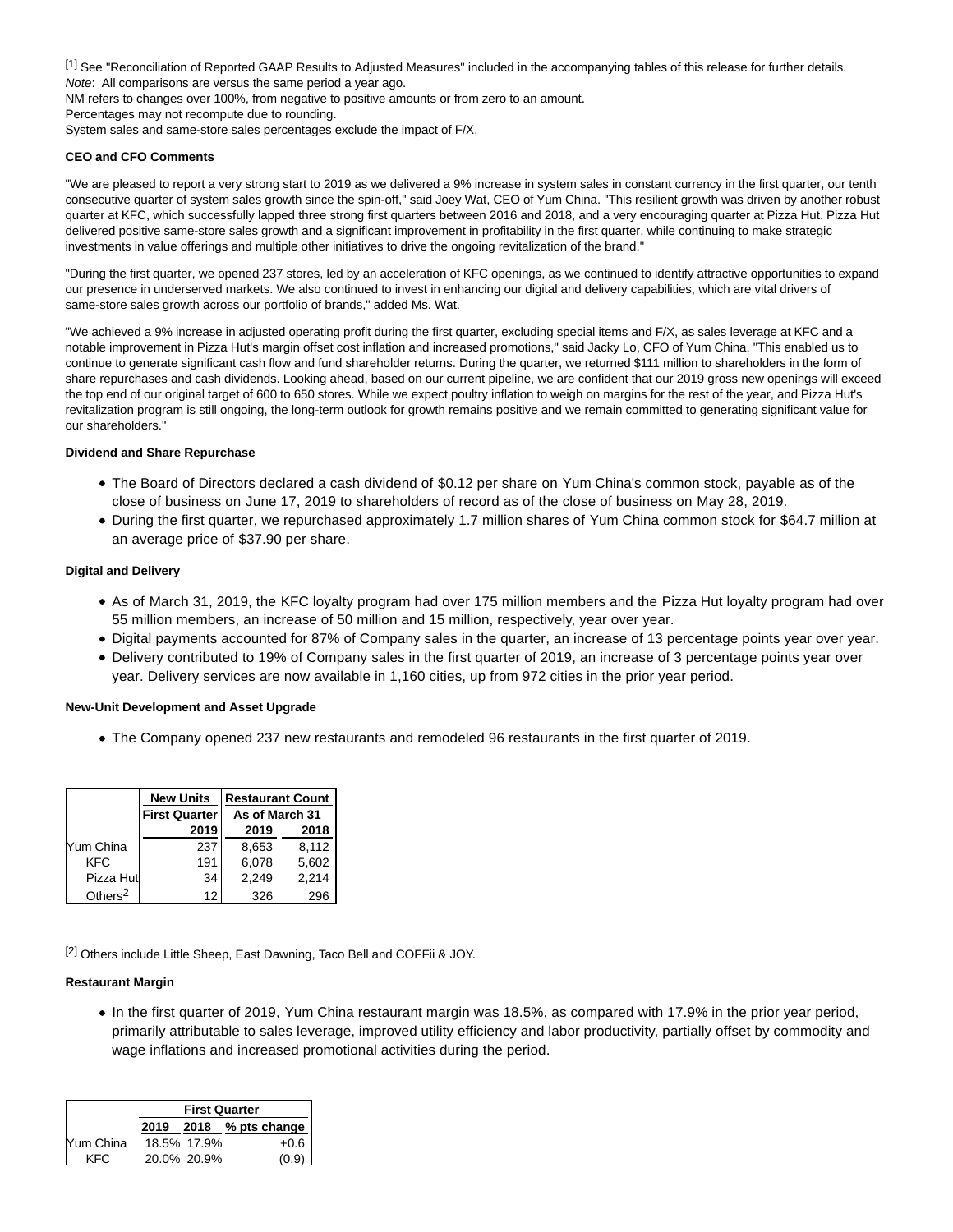## **Recently Adopted Accounting Pronouncement**

- Effective January 1, 2019, we adopted a new accounting standard for leases using a modified retrospective method, under which prior period results were not retrospectively adjusted.
- Upon adoption, we recognized right-of-use assets and lease liabilities of approximately \$2.0 billion and \$2.2 billion respectively. In addition, an impairment of \$60 million (net of related impact on deferred taxes and noncontrolling interests) on right-of-use assets arising from existing operating leases as of January 1, 2019 was recorded as an adjustment to retained earnings, as the additional impairment charge would have been recorded before adoption had the operating lease right-of-use assets been recognized at the time of impairment. We performed an additional impairment evaluation of long-lived assets of restaurants as a result of adopting the new accounting standard and recorded an incremental impairment charge of \$12 million in the first quarter of 2019.

# **Conference Call**

Yum China's management will hold an earnings conference call at 8:00p.m. U.S. Eastern Time on Monday, April 29, 2019 (8:00a.m.Beijing/Hong Kong Time on Tuesday, April 30, 2019). A copy of the presentation will be available on the Yum China Holdings, Inc. website, [http://ir.yumchina.com](http://ir.yumchina.com/).

| US:            | +1 845 675 0437                              |
|----------------|----------------------------------------------|
| Hong Kong:     | +852 3018 6771                               |
|                | Mainland China: 400 620 8038 or 800 819 0121 |
| UK.            | +44 20 36214779                              |
| International: | +65 6713 5090                                |
| Passcode:      | Yum China                                    |

A replay of the conference call will be available two hours after the call ends until 10:00a.m. U.S. Eastern Time on Tuesday, May 7, 2019 (10:00p.m.Beijing/Hong Kong Time on Tuesday, May 7, 2019) and may be accessed by phone at the following numbers:

US: +1 855 452 5696 International: +61 2 9003 4211 Passcode: 1893189

Additionally, a live webcast and an archived webcast of this conference call will be available at [http://ir.yumchina.com](http://ir.yumchina.com/).

#### **Forward-Looking Statements**

This press release contains "forward-looking statements" within the meaning of Section 27A of the Securities Act of 1933 and Section 21E of the Securities Exchange Act of 1934. We intend all forward-looking statements to be covered by the safe harbor provisions of the Private Securities Litigation Reform Act of 1995. Forward-looking statements generally can be identified by the fact that they do not relate strictly to historical or current facts and by the use of forward-looking words such as "expect," "expectation," "believe," "anticipate," "may," "could," "intend," "belief," "plan," "estimate," "target," "predict," "project," "likely," "will," "continue," "should," "forecast," "outlook" or similar terminology. These statements are based on current estimates and assumptions made by us in light of our experience and perception of historical trends, current conditions and expected future developments, as well as other factors that we believe are appropriate and reasonable under the circumstances, but there can be no assurance that such estimates and assumptions will prove to be correct. Forward-looking statements include, without limitation, statements regarding the future business plans, earnings, performance and returns of Yum China, statements regarding the revitalization of Pizza Hut, anticipated effects of population and macroeconomic trends, the capital structure and effective tax rate of Yum China, the anticipated effects of our digital and delivery capabilities on growth and beliefs regarding the long-term drivers of Yum China's business. Forward-looking statements are not guarantees of performance and are inherently subject to known and unknown risks and uncertainties that are difficult to predict and could cause our actual results or events to differ materially from those indicated by those statements. We cannot assure you that any of our expectations, estimates or assumptions will be achieved. The forward-looking statements included in this press release are only made as of the date of this press release, and we disclaim any obligation to publicly update any forward-looking statement to reflect subsequent events or circumstances, except as required by law. Numerous factors could cause our actual results or events to differ materially from those expressed or implied by forward-looking statements, including, without limitation: whether we are able to achieve development goals at the times and in the amounts currently anticipated, if at all, the success of our marketing campaigns and product innovation, our ability to maintain food safety and quality control systems, our ability to control costs and expenses, including tax costs, as well as changes in political, economic and regulatory conditions in China. In addition, other risks and uncertainties not presently known to us or that we currently believe to be immaterial could affect the accuracy of any such forward-looking statements. All forward-looking statements should be evaluated with the understanding of their inherent uncertainty. You should consult our filings with the Securities and Exchange Commission (including the information set forth under the captions "Risk Factors" and "Management's Discussion and Analysis of Financial Condition and Results of Operations" in our Annual Report on Form 10-K) for additional detail about factors that could affect our financial and other results.

#### **About Yum China Holdings, Inc.**

Yum China Holdings, Inc. is a licensee of Yum! Brands in mainland China. It has exclusive rights in mainland China to KFC, China's leading quickservice restaurant brand, Pizza Hut, the leading casual dining restaurant brand in China, and Taco Bell, a California-based restaurant chain serving innovative Mexican-inspired food. Yum China also owns the Little Sheep, East Dawning and COFFii & JOY concepts outright. The Company had more than 8,600 restaurants in over 1,300 cities at the end of March 2019. In 2019, Yum China was named to the Bloomberg Gender-Equality Index and was certified as a Top Employer 2019 in China by the Top Employers Institute. For more information, please visit [http://ir.yumchina.com](http://ir.yumchina.com/).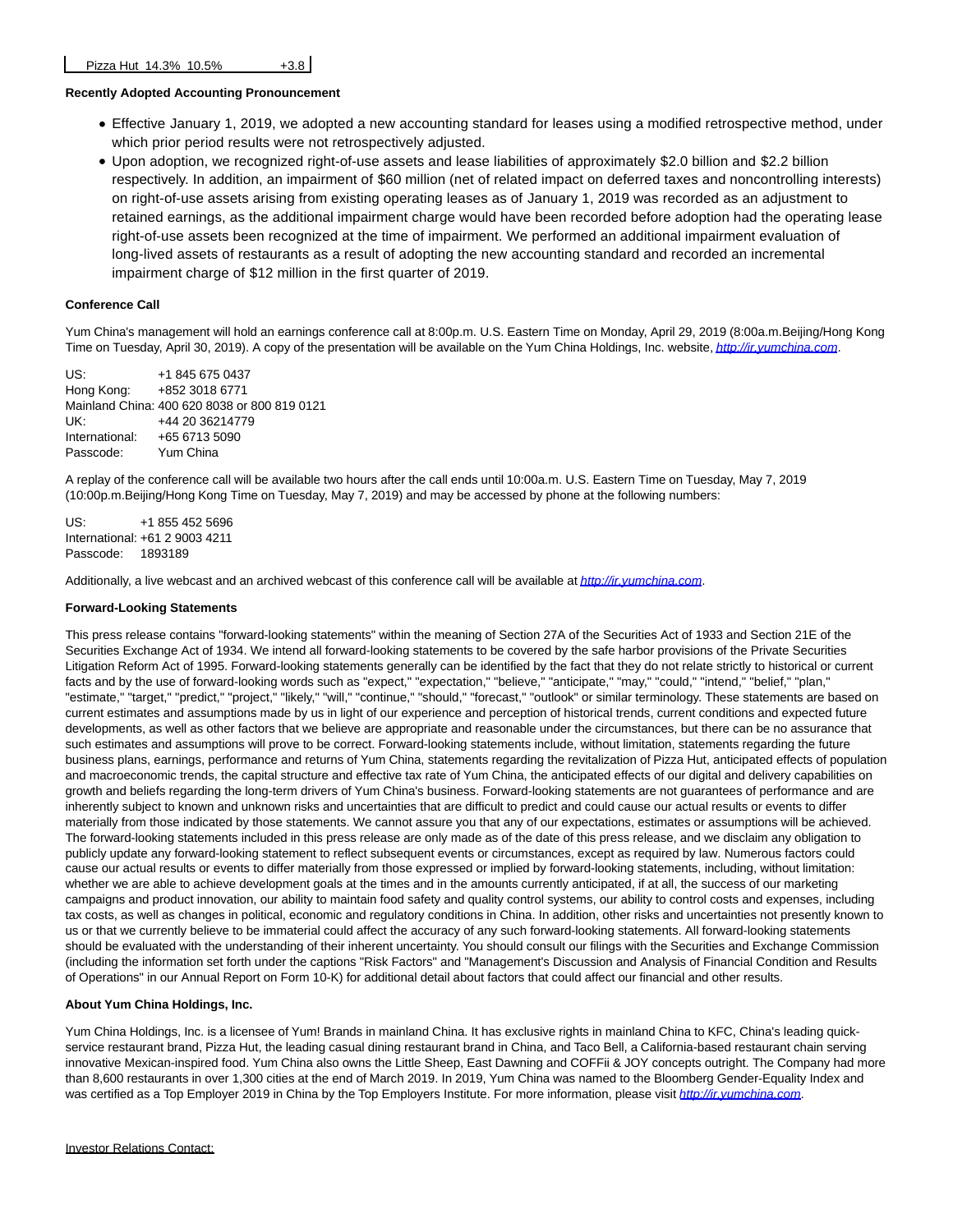Media Contact: Tel: +86 21 2407 7510 [Media@YumChina.com](mailto:Media@YumChina.com) 

# **Yum China Holdings, Inc. Condensed Consolidated Statements of Income (in US\$ million, except per share data) (unaudited)**

|                                                 | Quarter Ended |             | % Change         |  |
|-------------------------------------------------|---------------|-------------|------------------|--|
|                                                 | 3/31/2019     | 3/31/2018   | B/(W)            |  |
| Revenues                                        |               |             |                  |  |
| Company sales                                   | \$<br>2,089   | \$<br>2,016 | 4                |  |
| Franchise fees and income                       | 39            | 40          | (1)              |  |
| Revenues from transactions with                 |               |             |                  |  |
| franchisees and unconsolidated affiliates       | 170           | 161         | 5                |  |
| Other revenues                                  | 6             | 4           | 55               |  |
| <b>Total revenues</b>                           | 2,304         | 2,221       | 4                |  |
| <b>Costs and Expenses, Net</b>                  |               |             |                  |  |
| Company restaurants                             |               |             |                  |  |
| Food and paper                                  | 638           | 594         | (7)              |  |
| Payroll and employee benefits                   | 466           | 442         | (5)              |  |
| Occupancy and other operating expenses          | 599           | 619         | 3                |  |
| Company restaurant expenses                     | 1,703         | 1,655       | (3)              |  |
| General and administrative expenses             | 114           | 114         | 1                |  |
| Franchise expenses                              | 20            | 20          |                  |  |
| Expenses for transactions with                  |               |             |                  |  |
| franchisees and unconsolidated affiliates       | 167           | 160         | (5)              |  |
| Other operating costs and expenses              | 5             | 4           | (16)             |  |
| Closures and impairment expenses (income), net  | 11            | (1)         | ΝM               |  |
| Other income, net                               | (19)          | (126)       | (85)             |  |
| Total costs and expenses, net                   | 2,001         | 1,826       | (10)             |  |
| <b>Operating Profit</b>                         | 303           | 395         | (23)             |  |
| Interest income, net                            | 9             | 8           | 17               |  |
| Investment gain                                 | 10            |             | <b>NM</b>        |  |
| <b>Income Before Income Taxes</b>               | 322           | 403         | (20)             |  |
| Income tax provision                            | (93)          | (107)       | 13               |  |
| Net income – including noncontrolling interests | 229           | 296         | (23)             |  |
| Net income - noncontrolling interests           | 7             | 8           | 13               |  |
| Net Income - Yum China Holdings, Inc.           | \$<br>222     | \$<br>288   | (23)             |  |
| Effective tax rate                              | 28.9%         |             | 26.6% (2.3)ppts. |  |
| <b>Basic Earnings Per Common Share</b>          | \$<br>0.59    | \$<br>0.75  |                  |  |
| Weighted average shares outstanding             |               |             |                  |  |
| (in millions)                                   | 379           | 386         |                  |  |
|                                                 |               |             |                  |  |
| <b>Diluted Earnings Per Common Share</b>        | \$<br>0.57    | \$<br>0.72  |                  |  |
| Weighted average shares outstanding             |               |             |                  |  |
| (in millions)                                   | 388           | 401         |                  |  |
| Cash Dividends Declared Per Common Share \$     | 0.12          | \$<br>0.10  |                  |  |
| Company sales                                   | 100.0%        | 100.0%      |                  |  |
| Food and paper                                  | 30.5          | 29.4        | $(1.1)$ ppts.    |  |
| Payroll and employee benefits                   | 22.3          | 21.9        | $(0.4)$ ppts.    |  |
| Occupancy and other operating expenses          | 28.7          | 30.8        | 2.1ppts.         |  |
| Restaurant margin                               | 18.5%         | 17.9%       | 0.6ppts.         |  |
| Operating margin                                | 14.5%         |             | 19.6% (5.1)ppts. |  |
|                                                 |               |             |                  |  |

Percentages may not recompute due to rounding.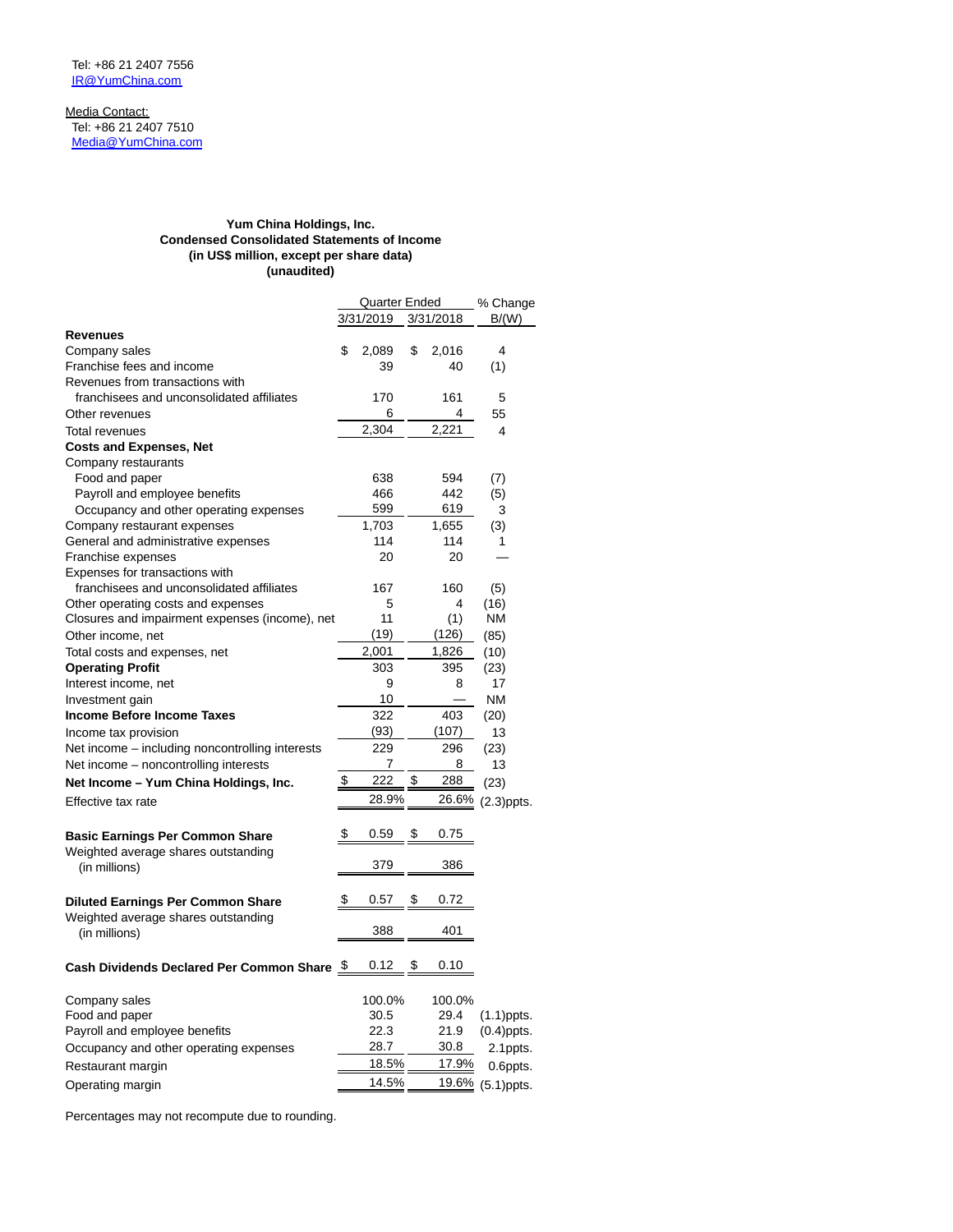# **Yum China Holdings, Inc. KFC Operating Results (in US\$ million) (unaudited)**

|                                           | Quarter Ended |           |    |               | % Change      |
|-------------------------------------------|---------------|-----------|----|---------------|---------------|
|                                           |               | 3/31/2019 |    | 3/31/2018     | B/(W)         |
| <b>Revenues</b>                           |               |           |    |               |               |
| Company sales                             | \$            | 1,539     | \$ | 1,444         | 7             |
| Franchise fees and income                 |               | 36        |    | 37            | (3)           |
| Revenues from transactions with           |               |           |    |               |               |
| franchisees and unconsolidated affiliates |               | 17        |    | 17            |               |
| Total revenues                            |               | 1,592     |    | 1,498         | 6             |
| <b>Costs and Expenses, Net</b>            |               |           |    |               |               |
| Company restaurants                       |               |           |    |               |               |
| Food and paper                            |               | 476       |    | 424           | (13)          |
| Payroll and employee benefits             |               | 320       |    | 293           | (9)           |
| Occupancy and other operating expenses    |               | 434       |    | 426           | (2)           |
| Company restaurant expenses               |               | 1,230     |    | 1,143         | (8)           |
| General and administrative expenses       |               | 49        |    | 46            | (5)           |
| Franchise expenses                        |               | 19        |    | 19            | 1             |
| Expenses for transactions with            |               |           |    |               |               |
| franchisees and unconsolidated affiliates |               | 17        |    | 17            | 1             |
| Closures and impairment expenses, net     |               | 7         |    |               | <b>NM</b>     |
| Other income, net                         |               | (18)      |    | (23)          | (24)          |
| Total costs and expenses, net             |               | 1,304     |    | 1,202         | (9)           |
| <b>Operating Profit</b>                   | \$            | 288       | \$ | 296           | (3)           |
| Company sales                             |               | 100.0%    |    | 100.0%        |               |
| Food and paper                            |               | 30.9      |    | 29.3          | $(1.6)$ ppts. |
| Payroll and employee benefits             |               | 20.8      |    | 20.3          | $(0.5)$ ppts. |
| Occupancy and other operating expenses    |               | 28.3      |    | 29.5          | 1.2ppts.      |
| Restaurant margin                         |               | 20.0%     |    | <u> 20.9%</u> | $(0.9)$ ppts. |
| Operating margin                          |               | 18.7%     |    | 20.6%         | $(1.9)$ ppts. |

Percentages may not recompute due to rounding.

# **Yum China Holdings, Inc. Pizza Hut Operating Results (in US\$ million) (unaudited)**

|                                                | Quarter Ended |                        |    |        | % Change  |
|------------------------------------------------|---------------|------------------------|----|--------|-----------|
|                                                |               | 3/31/2019<br>3/31/2018 |    |        | B/(W)     |
| <b>Revenues</b>                                |               |                        |    |        |           |
| Company sales                                  | \$            | 541                    | \$ | 564    | (4)       |
| Franchise fees and income                      |               |                        |    |        | 45        |
| Revenues from transactions with                |               |                        |    |        |           |
| franchisees and unconsolidated affiliates      |               |                        |    |        | NM        |
| Total revenues                                 |               | 543                    |    | 565    | (4)       |
| <b>Costs and Expenses, Net</b>                 |               |                        |    |        |           |
| Company restaurants                            |               |                        |    |        |           |
| Food and paper                                 |               | 159                    |    | 167    | 5         |
| Payroll and employee benefits                  |               | 143                    |    | 147    | 3         |
| Occupancy and other operating expenses         |               | 162                    |    | 190    | 15        |
| Company restaurant expenses                    |               | 464                    |    | 504    | 8         |
| General and administrative expenses            |               | 24                     |    | 28     | 14        |
| Franchise expenses                             |               |                        |    | 1      | (50)      |
| Expenses for transactions with                 |               |                        |    |        |           |
| franchisees and unconsolidated affiliates      |               |                        |    |        | NM        |
| Closures and impairment expenses (income), net |               | 3                      |    | (1)    | <b>NM</b> |
| Other income, net                              |               |                        |    | (1)    | (100)     |
| Total costs and expenses, net                  |               | 493                    |    | 531    | 7         |
| <b>Operating Profit</b>                        |               | 50                     | \$ | 34     | 48        |
| Company sales                                  |               | 100.0%                 |    | 100.0% |           |
| Food and paper                                 |               | 29.4                   |    | 29.7   | 0.3ppts.  |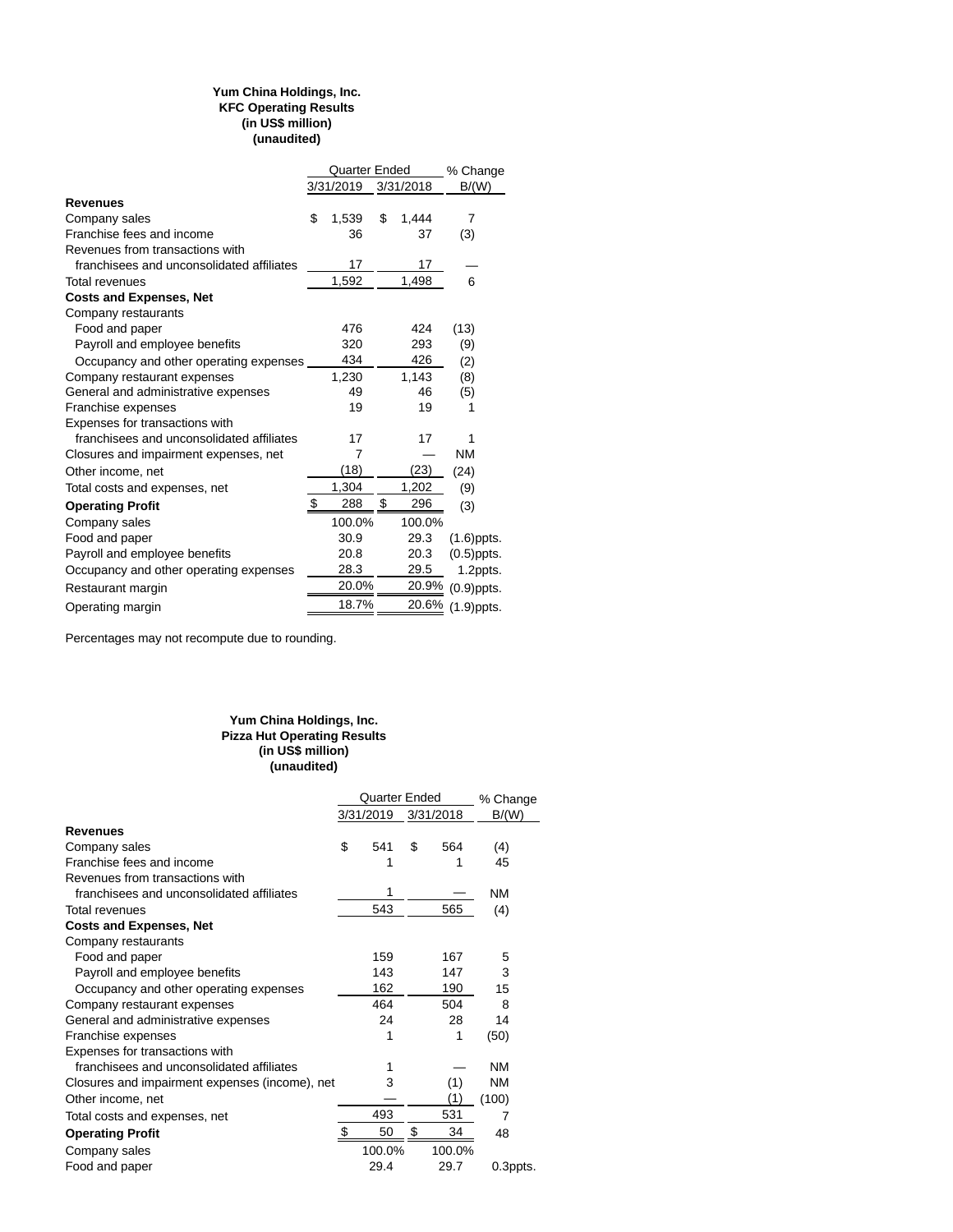| Payroll and employee benefits<br>Occupancy and other operating expenses | 26.4<br>29.9 | 26.1<br>33.7 | $(0.3)$ ppts.<br>3.8ppts. |
|-------------------------------------------------------------------------|--------------|--------------|---------------------------|
| Restaurant margin                                                       | 14.3%        | 10.5%        | 3.8ppts.                  |
| Operating margin                                                        | 9.2%         | $6.0\%$      | 3.2ppts.                  |

Percentages may not recompute due to rounding.

#### **Yum China Holdings, Inc. Condensed Consolidated Balance Sheets (in US\$ million)**

|                                                                                          |                  | 3/31/2019 12/31/2018 |
|------------------------------------------------------------------------------------------|------------------|----------------------|
|                                                                                          | (Unaudited)      |                      |
| <b>ASSETS</b>                                                                            |                  |                      |
| <b>Current Assets</b><br>Cash and cash equivalents                                       | \$<br>$1.247$ \$ | 1.266                |
| Short-term investments                                                                   | 284              | 122                  |
|                                                                                          | 77               | 80                   |
| Accounts receivable, net                                                                 | 280              | 307                  |
| Inventories, net                                                                         | 179              | 177                  |
| Prepaid expenses and other current assets<br><b>Total Current Assets</b>                 | 2,067            | 1,952                |
| Property, plant and equipment, net                                                       | 1,620            | 1,615                |
| Operating lease right-of-use assets                                                      | 2,016            |                      |
| Goodwill                                                                                 | 273              | 266                  |
| Intangible assets, net                                                                   | 111              | 116                  |
| Deferred income taxes                                                                    | 104              | 89                   |
| Investments in unconsolidated affiliates                                                 | 44               | 81                   |
| Other assets                                                                             | 527              | 491                  |
| <b>Total Assets</b>                                                                      | 6,762            | 4,610                |
|                                                                                          |                  |                      |
| <b>LIABILITIES, REDEEMABLE NONCONTROLLING INTEREST AND EQUITY</b>                        |                  |                      |
| <b>Current Liabilities</b>                                                               |                  |                      |
| Accounts payable and other current liabilities                                           | 1,507            | 1,199                |
| Income taxes payable                                                                     | 80               | 54                   |
| <b>Total Current Liabilities</b>                                                         | 1,587            | 1,253                |
| Non-current operating lease liabilities                                                  | 1,869            |                      |
| Capital lease obligations                                                                | 23               | 25                   |
| Other liabilities                                                                        | 220              | 355                  |
| <b>Total Liabilities</b>                                                                 | 3,699            | 1,633                |
| <b>Redeemable Noncontrolling Interest</b>                                                | 1                | 1                    |
| <b>Equity</b>                                                                            |                  |                      |
| Common stock, \$0.01 par value; 1,000 million shares authorized;                         |                  |                      |
| 394 million shares and 392 million shares issued at March 31, 2019 and December 31,      |                  |                      |
| 2018, respectively; 379 million shares and 379 million shares outstanding at March 31,   |                  |                      |
| 2019 and December 31, 2018, respectively                                                 | 4                | 4                    |
| <b>Treasury stock</b><br>Additional paid-in capital                                      | (525)<br>2,408   | (460)<br>2,402       |
| Retained earnings                                                                        | 1,060            | 944                  |
|                                                                                          | 39               | (17)                 |
| Accumulated other comprehensive income (loss)<br>Total Equity - Yum China Holdings, Inc. | 2,986            | 2,873                |
|                                                                                          | 76               | 103                  |
| Noncontrolling interests                                                                 |                  |                      |
| <b>Total Equity</b>                                                                      | 3,062            | 2,976                |
| Total Liabilities, Redeemable Noncontrolling Interest and Equity                         | 6,762 \$<br>\$   | 4,610                |

# **Yum China Holdings, Inc. Condensed Consolidated Statements of Cash Flows (in US\$ million) (unaudited)**

Quarter Ended

|                                                 |    |        | 3/31/2019 3/31/2018 |
|-------------------------------------------------|----|--------|---------------------|
| <b>Cash Flows - Operating Activities</b>        |    |        |                     |
| Net income – including noncontrolling interests | S. | 229 \$ | -296                |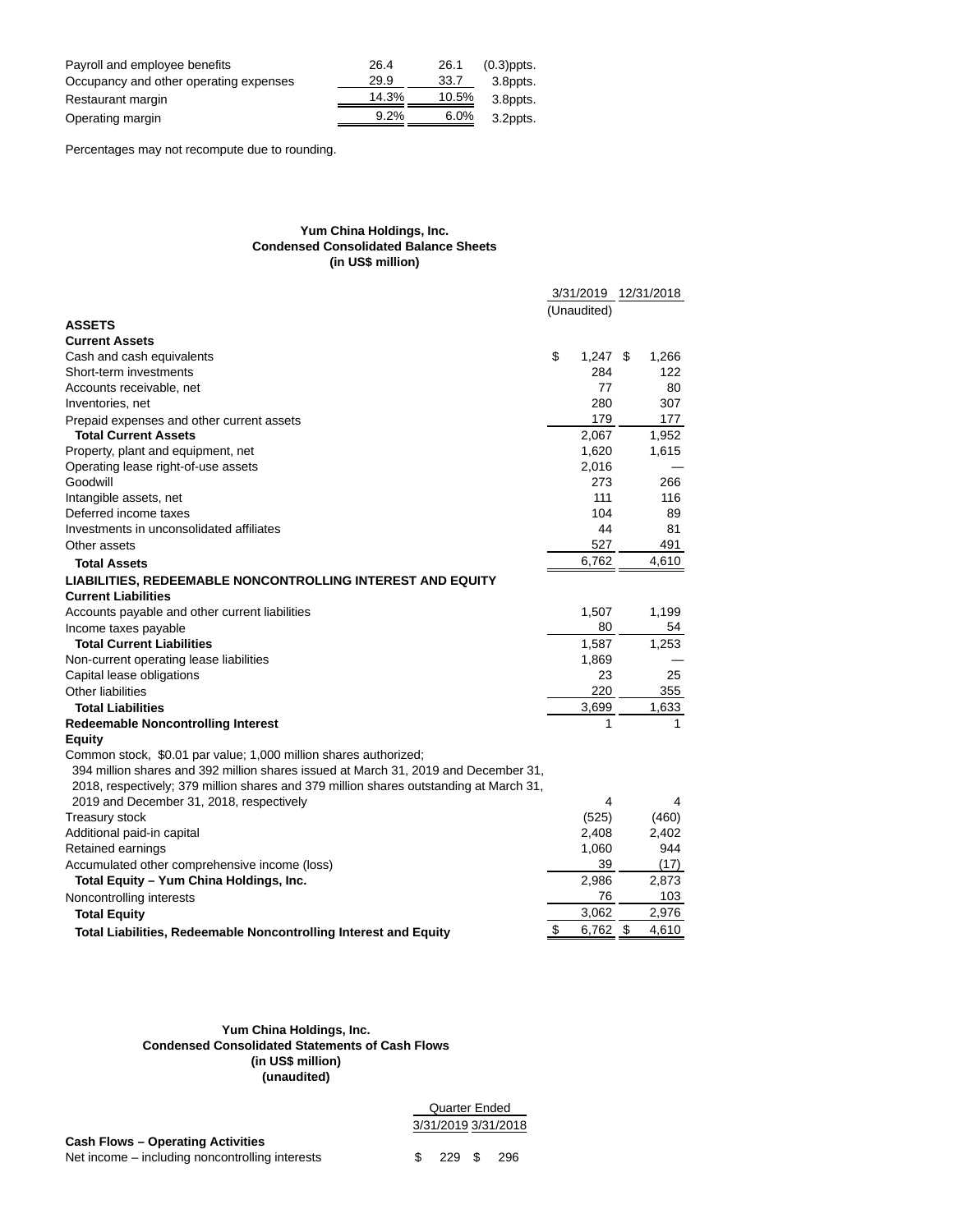| Depreciation and amortization                                   | 111     | 118         |
|-----------------------------------------------------------------|---------|-------------|
| Amortization of operating lease right-of-use assets             | 83      |             |
| Closures and impairment expenses (income)                       | 11      | (1)         |
| Gain from re-measurement of equity interest upon acquisition    |         | (98)        |
| Investment gain                                                 | (10)    |             |
| Equity income from investments in unconsolidated affiliates     | (23)    | (23)        |
| Distributions of income received from unconsolidated affiliates | 28      | 36          |
| Deferred income taxes                                           | 6       | 23          |
| Share-based compensation expense                                | 6       | 6           |
| Changes in accounts receivable                                  | 5       | 11          |
| Changes in inventories                                          | 34      | 48          |
| Changes in prepaid expenses and other current assets            | (3)     | (7)         |
| Changes in accounts payable and other current liabilities       | (39)    | 85          |
| Changes in income taxes payable                                 | 24      | 63          |
| Changes in non-current operating lease liabilities              | (103)   |             |
| Other, net                                                      | (15)    | (6)         |
| <b>Net Cash Provided by Operating Activities</b>                | 344     | 551         |
| <b>Cash Flows - Investing Activities</b>                        |         |             |
| Capital spending                                                | (110)   | (111)       |
| Purchases of short-term investments                             | (235)   | (160)       |
| Maturities of short-term investments                            | 76      | 93          |
| Acquisition of business, net of cash acquired                   |         | (88)        |
| Other, net                                                      | 2       | (1)         |
| <b>Net Cash Used in Investing Activities</b>                    | (267)   | (267)       |
| <b>Cash Flows - Financing Activities</b>                        |         |             |
| Repayment of short-term borrowings assumed from acquisition     |         | (10)        |
| Repurchase of shares of common stock                            | (68)    |             |
| Cash dividends paid on common stock                             | (46)    | (39)        |
| Other, net                                                      | 1       | (2)         |
| <b>Net Cash Used in Financing Activities</b>                    | (113)   | (51)        |
| <b>Effect of Exchange Rates on Cash and Cash Equivalents</b>    | 17      | 26          |
| Net (Decrease) Increase in Cash and Cash Equivalents            | (19)    | 259         |
| Cash and Cash Equivalents - Beginning of Period                 | 1,266   | 1,059       |
| Cash and Cash Equivalents - End of Period                       | \$1,247 | \$<br>1,318 |

In this press release:

- The Company provides certain percentage changes excluding the impact of foreign currency translation ("F/X"). These amounts are derived by translating current year results at prior year average exchange rates. We believe the elimination of the F/X impact provides better year-to-year comparability without the distortion of foreign currency fluctuations.
- System sales growth reflects the results of all restaurants regardless of ownership, including Company-owned, franchise and unconsolidated affiliate restaurants that operate our restaurant concepts, except for non-Company-owned restaurants for which we do not receive a sales-based royalty. Sales of franchise and unconsolidated affiliate restaurants typically generate ongoing franchise fees for the Company at a rate of approximately 6% of system sales. Franchise and unconsolidated affiliate restaurant sales are not included in Company sales in the Condensed Consolidated Statements of Income; however, the franchise fees are included in the Company's revenues. We believe system sales growth is useful to investors as a significant indicator of the overall strength of our business as it incorporates all of our revenue drivers, Company and franchise same-store sales as well as net unit growth.
- Effective January 1, 2018, the Company revised its definition of same-store sales growth to represent the estimated percentage change in sales of food of all restaurants in the Company system that have been open prior to the first day of our prior fiscal year. We refer to these as our "base" stores. Previously, same-store sales growth represented the estimated percentage change in sales of all restaurants in the Company system that have been open for one year or more, and the base stores changed on a rolling basis from month to month. This revision was made to align with how management measures performance internally and focuses on trends of a more stable base of stores.
- Company Restaurant profit ("Restaurant profit") is defined as Company sales less expenses incurred directly by our Company-owned restaurants in generating Company sales. Company restaurant margin percentage is defined as Restaurant profit divided by Company sales.

## **Reconciliation of Reported GAAP Results to Adjusted Measures (in US\$ million, except for per share data) (unaudited)**

In addition to the results provided in accordance with US Generally Accepted Accounting Principles ("GAAP") in this press release, the Company provides measures adjusted for Special Items, which include Adjusted Operating Profit, Adjusted Net Income, Adjusted EPS, Adjusted Effective Tax Rate and Adjusted EBITDA, which we define as net income including noncontrolling interests adjusted for income tax, interest income, net, investment gain or loss, depreciation, amortization and other items, including store impairment charges and Special Items. The Special Item for the quarter ended March 31, 2019 represents impact from the US Tax Cuts and Jobs Act (the "Tax Act") , as described in the accompanying notes. The Special Item for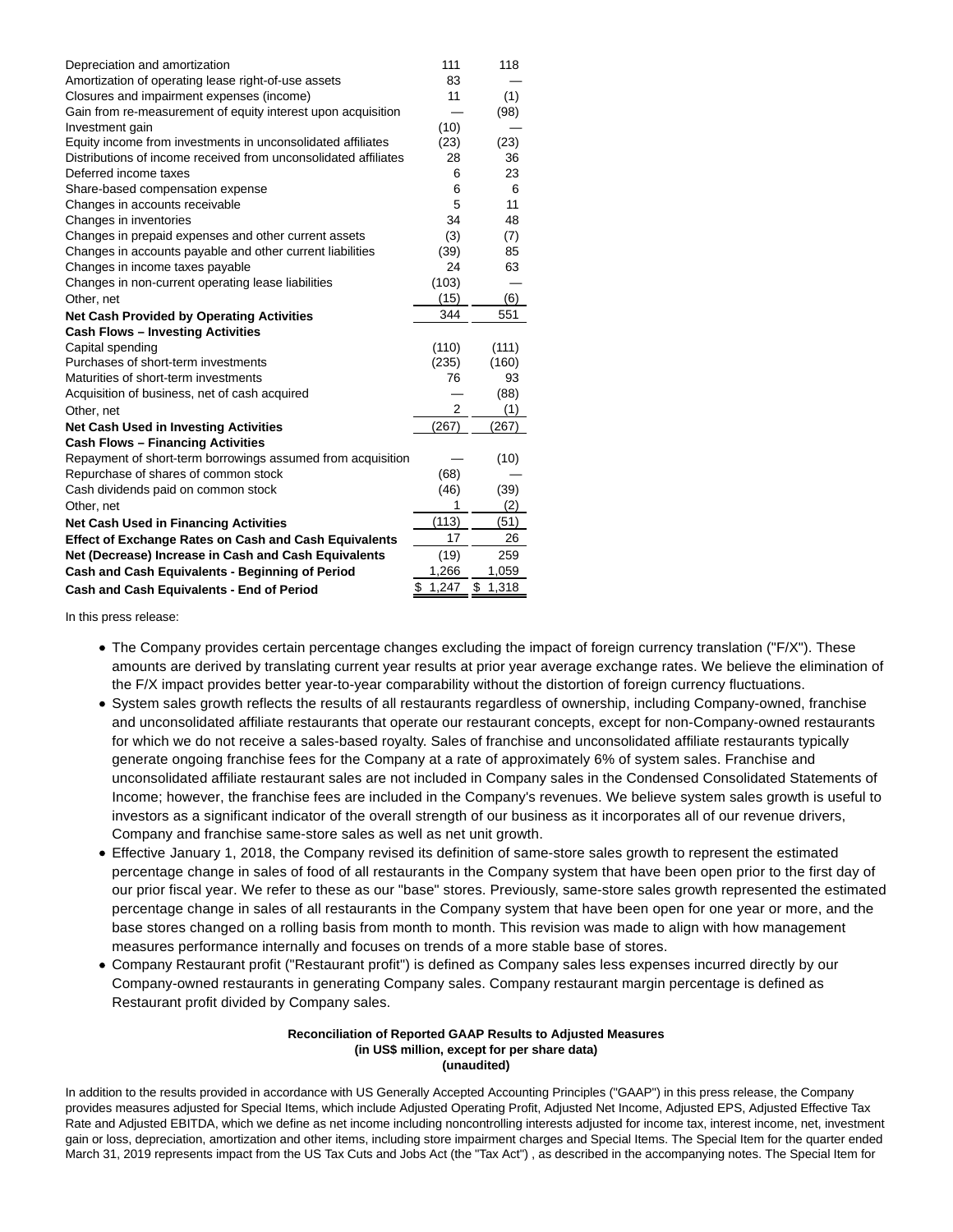the quarter ended March 31, 2018 represents a gain recognized from the re-measurement of our previously held equity interest in Wuxi KFC at fair value upon acquisition, as described in the accompanying notes. The Company excludes impact from Special Items for the purpose of evaluating performance internally. Special Items are not included in any of our segment results. In addition, the Company provides Adjusted EBITDA because we believe that investors and analysts may find it useful in measuring operating performance without regard to items such as income tax, interest income, net, investment gain or loss, depreciation, amortization and other items, including store impairment charges. These adjusted measures are not intended to replace the presentation of our financial results in accordance with GAAP. Rather, the Company believes that the presentation of these adjusted measures provide additional information to investors to facilitate the comparison of past and present results, excluding those items that the Company does not believe are indicative of our ongoing operations due to their nature. These adjusted measures should not be considered in isolation or as a substitute for GAAP financial results, but should be read in conjunction with the unaudited Condensed Consolidated Statements of Income and other information presented herein. A reconciliation of the most directly comparable GAAP measures to adjusted measures follows.

Quarter Ended

|                                                                             |               | Quarter Ended |    |           |  |  |  |
|-----------------------------------------------------------------------------|---------------|---------------|----|-----------|--|--|--|
|                                                                             |               | 3/31/2019     |    | 3/31/2018 |  |  |  |
| <b>Detail of Special Items</b>                                              |               |               |    |           |  |  |  |
|                                                                             |               |               |    |           |  |  |  |
| Gain from re-measurement of equity interest upon acquisition <sup>(b)</sup> | \$            |               | \$ | 98        |  |  |  |
| Special Items, Operating Profit                                             |               |               |    | 98        |  |  |  |
| Tax effect on Special Items <sup>(c)</sup>                                  |               |               |    | (24)      |  |  |  |
| Impact from the Tax Act <sup>(d)</sup>                                      |               | (8)           |    |           |  |  |  |
| Special Items, net income - including noncontrolling interests              |               | (8)           |    | 74        |  |  |  |
| Special Items, net income - noncontrolling interests                        |               |               |    |           |  |  |  |
| Special Items, Net Income - Yum China Holdings, Inc.                        | \$            | (8)           | \$ | 74        |  |  |  |
| Weighted Average Diluted Shares Outstanding                                 |               | 388           |    | 401       |  |  |  |
| Special Items, Diluted Earnings Per Common Share                            | \$            | (0.02)        | \$ | 0.19      |  |  |  |
| Reconciliation of Operating Profit to Adjusted Operating Profit             |               |               |    |           |  |  |  |
| <b>Operating Profit</b>                                                     | \$            | 303           | \$ | 395       |  |  |  |
| Special Items, Operating Profit                                             |               |               |    | 98        |  |  |  |
| <b>Adjusted Operating Profit</b>                                            | \$            | 303           | \$ | 297       |  |  |  |
| Reconciliation of Net Income to Adjusted Net Income                         |               |               |    |           |  |  |  |
| Net Income - Yum China Holdings, Inc.                                       | \$            | 222           | \$ | 288       |  |  |  |
| Special Items, Net Income - Yum China Holdings, Inc.                        |               | (8)           |    | 74        |  |  |  |
| Adjusted Net Income - Yum China Holdings, Inc.                              | \$            | 230           | \$ | 214       |  |  |  |
| <b>Reconciliation of EPS to Adjusted EPS</b>                                |               |               |    |           |  |  |  |
| Basic Earnings Per Common Share                                             | \$            | 0.59          | \$ | 0.75      |  |  |  |
| Special Items, Basic Earnings Per Common Share                              |               | (0.02)        |    | 0.20      |  |  |  |
| Adjusted Basic Earnings Per Common Share                                    | $\frac{1}{2}$ | 0.61          | \$ | 0.55      |  |  |  |
| Diluted Earnings Per Common Share                                           | \$            | 0.57          | \$ | 0.72      |  |  |  |
| Special Items, Diluted Earnings Per Common Share                            |               | (0.02)        |    | 0.19      |  |  |  |
| Adjusted Diluted Earnings Per Common Share                                  | \$            | 0.59          | \$ | 0.53      |  |  |  |
| Reconciliation of Effective Tax Rate to Adjusted Effective Tax Rate         |               |               |    |           |  |  |  |
| Effective tax rate                                                          |               | 28.9%         |    | 26.6%     |  |  |  |
| Impact on effective tax rate as a result of Special Items                   |               | 2.4%          |    | (0.5)%    |  |  |  |
| Adjusted effective tax rate                                                 |               | 26.5%         |    | 27.1%     |  |  |  |

## **Reconciliation of Net Income to Adjusted EBITDA (in US\$ million) (unaudited)**

Net income, along with the reconciliation to Adjusted EBITDA, is presented below.

|                                                        | Quarter Ended       |      |     |      |
|--------------------------------------------------------|---------------------|------|-----|------|
|                                                        | 3/31/2019 3/31/2018 |      |     |      |
| <b>Reconciliation of Net Income to Adjusted EBITDA</b> |                     |      |     |      |
| Net Income – Yum China Holdings, Inc.                  | \$                  | 222  | \$. | 288  |
| Net income – noncontrolling interests                  |                     |      |     | 8    |
| Income tax provision                                   |                     | 93   |     | 107  |
| Interest income, net                                   |                     | (9)  |     | (8)  |
| Investment gain                                        |                     | (10) |     |      |
| <b>Operating Profit</b>                                |                     | 303  |     | 395  |
| Special Items, Operating Profit                        |                     |      |     | (98) |
| <b>Adjusted Operating Profit</b>                       |                     | 303  |     | 297  |
| Depreciation and amortization                          |                     | 111  |     | 118  |
| Store impairment charges                               |                     | 14   |     | 2    |
| <b>Adjusted EBITDA</b>                                 |                     | 428  | S   | 417  |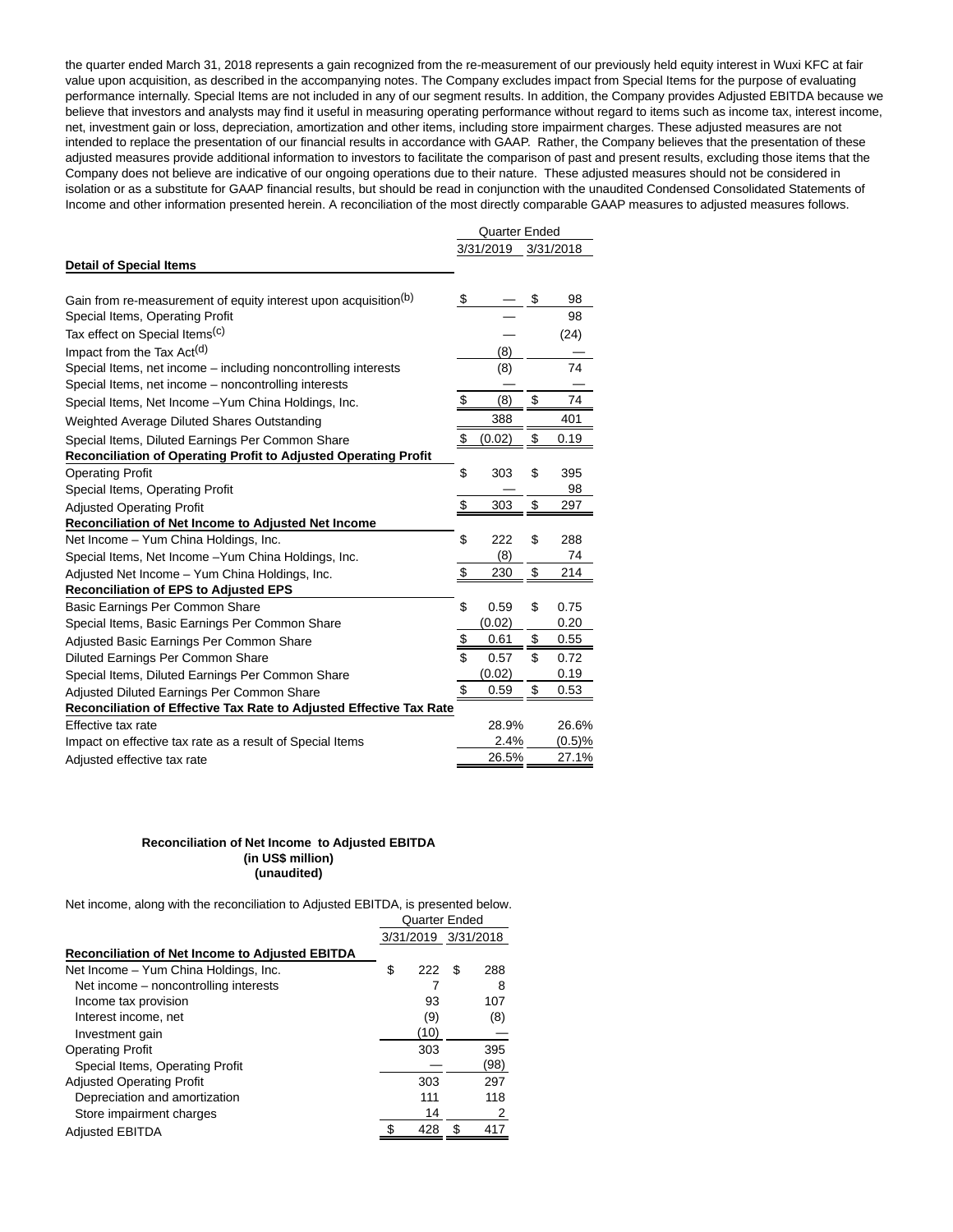# **Unit Count by Brand**

# **KFC**

|                           |       |     |      | 12/31/2018 New Builds Closures Refranchised 3/31/2019 |       |
|---------------------------|-------|-----|------|-------------------------------------------------------|-------|
| Company-owned             | 4.597 | 153 | (17) | (1)                                                   | 4,732 |
| Unconsolidated affiliates | 811   | 27  | (4)  |                                                       | 834   |
| Franchise                 | 502   | 11  | 2)   |                                                       | 512   |
| Total                     | 5,910 | 191 | (23) |                                                       | 6,078 |
| Pizza Hut                 |       |     |      |                                                       |       |
|                           |       |     |      | 12/31/2018 New Builds Closures Refranchised 3/31/2019 |       |
| Company-owned             | 2,188 | 33  | (24) | (7)                                                   | 2,190 |
| Franchise                 | 52    |     |      |                                                       | 59    |

# **Others**

| <b>Others</b> |     |    |      |                                                       |     |
|---------------|-----|----|------|-------------------------------------------------------|-----|
|               |     |    |      | 12/31/2018 New Builds Closures Refranchised 3/31/2019 |     |
| Company-owned | 47  |    |      |                                                       | 52  |
| Franchise     | 287 | 6  | (19) |                                                       | 274 |
| Total         | 334 | 12 | 20)  |                                                       | 326 |

Total <u> 334 12 (20)</u> <u> 326</u>

Franchise  $\frac{52}{2,240} \frac{1}{34} \frac{(1)}{(25)} \frac{7}{1} \frac{59}{2,249}$ Total <u> 2,240 34 (25) 2,249</u>

# **Yum China Holdings, Inc. Segment Results (in US\$ million) (unaudited)**

|                                           |         |      |     | Corporate |           |    |                                                                          |    |     |             |
|-------------------------------------------|---------|------|-----|-----------|-----------|----|--------------------------------------------------------------------------|----|-----|-------------|
|                                           |         |      |     |           | All Other |    | and                                                                      |    |     |             |
| Quarter Ended 3/31/2019                   | KFC     |      |     |           |           |    | Pizza Hut Segments <sup>(1)</sup> Unallocated <sup>(2)</sup> Elimination |    |     | Total       |
| Company sales                             | \$1,539 | \$   | 541 | \$        | 9         | \$ |                                                                          | \$ |     | $-$ \$2,089 |
| Franchise fees and income                 | 36      |      |     |           | 2         |    |                                                                          |    |     | 39          |
| Revenues from transactions with           |         |      |     |           |           |    |                                                                          |    |     |             |
| franchisees and unconsolidated affiliates | 17      |      |     |           |           |    | 145                                                                      |    |     | 170         |
| Other revenues                            |         |      |     |           | 14        |    |                                                                          |    | (9) | 6           |
| Total revenues                            | \$1,592 | - \$ | 543 | \$        | 32        | \$ | 146                                                                      | \$ | (9) | \$2,304     |
| Company restaurant expenses               | 1,230   |      | 464 |           | 10        |    |                                                                          |    | (1) | 1,703       |
| General and administrative expenses       | 49      |      | 24  |           | 8         |    | 33                                                                       |    |     | 114         |
| Franchise expenses                        | 19      |      |     |           |           |    |                                                                          |    |     | 20          |
| Expenses for transactions with            |         |      |     |           |           |    |                                                                          |    |     |             |
| franchisees and unconsolidated affiliates | 17      |      |     |           | 6         |    | 143                                                                      |    |     | 167         |
| Other operating costs and expenses        |         |      |     |           | 12        |    |                                                                          |    | (8) | 5           |
| Closures and impairment expenses, net     |         |      | 3   |           |           |    |                                                                          |    |     | 11          |
| Other income, net                         | (18)    |      |     |           |           |    | (1)                                                                      |    |     | (19)        |
| Total costs and expenses, net             | 1,304   |      | 493 |           | 37        |    | 176                                                                      |    | (9) | 2,001       |
| <b>Operating Profit (Loss)</b>            | 288     |      | 50  | \$        | (5)       | S  | (30)                                                                     | \$ |     | 303         |

|                                           |         | Corporate |           |                                                                          |                  |  |  |  |  |
|-------------------------------------------|---------|-----------|-----------|--------------------------------------------------------------------------|------------------|--|--|--|--|
|                                           |         |           | All Other | and                                                                      |                  |  |  |  |  |
| Quarter Ended 3/31/2018                   | KFC.    |           |           | Pizza Hut Segments <sup>(1)</sup> Unallocated <sup>(2)</sup> Elimination | Total            |  |  |  |  |
| Company sales                             | \$1.444 | \$<br>564 | \$<br>8   | -\$                                                                      | S<br>$-$ \$2,016 |  |  |  |  |
| Franchise fees and income                 | 37      |           | 2         |                                                                          | 40               |  |  |  |  |
| Revenues from transactions with           |         |           |           |                                                                          |                  |  |  |  |  |
| franchisees and unconsolidated affiliates | 17      |           |           | 137                                                                      | 161              |  |  |  |  |
| Other revenues                            |         |           |           |                                                                          |                  |  |  |  |  |
| Total revenues                            | \$1,498 | 565<br>\$ | 21<br>S   | 138<br>\$                                                                | (1) \$2,221      |  |  |  |  |
| Company restaurant expenses               | 1.143   | 504       | 8         |                                                                          | 1,655            |  |  |  |  |
| General and administrative expenses       | 46      | 28        |           | 33                                                                       | 114              |  |  |  |  |
| Franchise expenses                        | 19      |           |           |                                                                          | 20               |  |  |  |  |
| Expenses for transactions with            |         |           |           |                                                                          |                  |  |  |  |  |
| franchisees and unconsolidated affiliates | 17      |           | 6         | 137                                                                      | 160              |  |  |  |  |